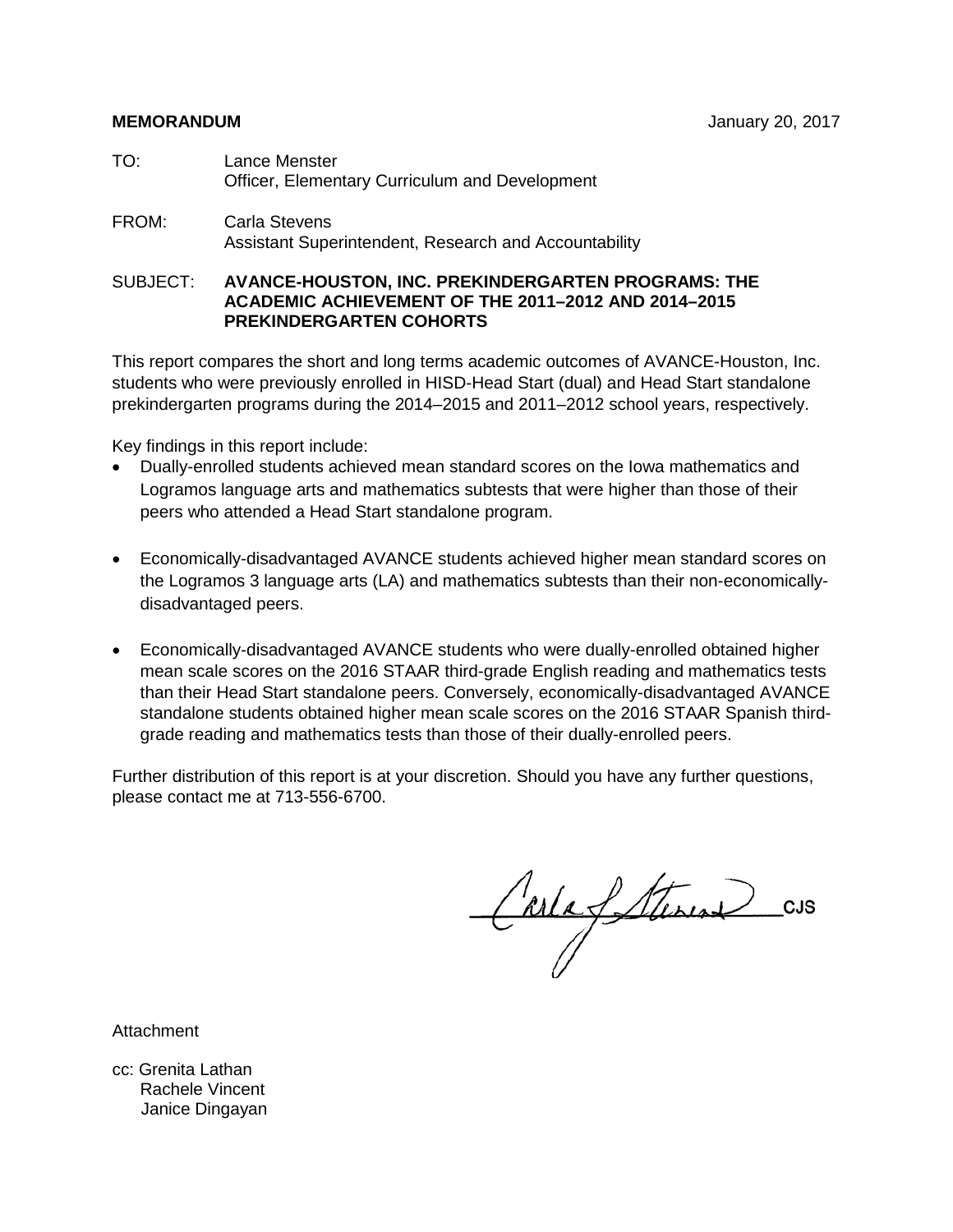

# **E V A L U A T I O N R E P O R T**

**B U R E A U O F P R O G R A M E V A L U A T I O N**

January 2017

# *AVANCE-Houston, Inc. prekindergarten programs: The academic achievement of the 2011-2012 and 2014-2015 prekindergarten cohorts*

#### **By Sara Spikes, Ph.D.**

*The AVANCE-Houston, Inc. provides comprehensive services to meet the needs for families of low-income children ages three to five year olds. One of these services is to prepare young children enrolled in Head Start for "school readiness" and success as they are promoted in school. This brief compares both the short- and long-term academic achievements of AVANCE students who were either dually-enrolled in the Houston Independent School District to students attending AVANCE Head Start standalone prekindergarten programs in 2014–2015 and 2011– 2012, respectively. Findings suggest that the mean scale scores of dually-enrolled students on the 2015–2016 kindergarten Iowa Assessments and Logramos 3 language arts (LA) and mathematics assessments were higher than those of their peers who attended standalone programs. Economically-disadvantaged students who attended standalone programs experienced gains on the Iowa English language arts (ELA) and mathematics subtests. Students' long term academic achievement indicated trends that were related to the language version they were administered on the 2016 STAAR reading and mathematics assessments. Specifically, while dually-enrolled AVANCE student obtained higher mean standard scores on the STAAR English reading and mathematics assessments than their standalone peers, dually-enrolled students also obtained lower mean scale scores on the STAAR Spanish reading and mathematics tests.*

### **Background**

#### *AVANCE*

Established in 1973, AVANCE (A-vahn-ceh), meaning "advance" or "progress" in Spanish, has evolved into a national non-profit organization that focuses primarily on strengthening children and parents of at-risk, Hispanic communities. This in part is accomplished by AVANCE's Head Start programs. Head Start is a comprehensive program designed to meet the mental, social, and emotional development needs of low-income children ages three to five years old. Services provided by the program include medical, dental, nutritional, family engagement, parent education, and psychological resources.

In 2015, Head Start provided services to approximately half (4,503 of 8,969) of the population residing in the AVANCE-Houston, Inc. service Area II (AVANCE-Houston, 2015). The Area II northwest region is bordered by Interstate 10 West, Highway 290,

and West of Highway 59 North. AVANCE-Houston, Inc.'s Head Start service area extends as far north as Cypress, Tomball, and Spring, Texas.

#### *HISD prekindergarten programs*

In compliance with the Texas Education Code § 29.153, the Houston Independent School District (HISD) has provided free prekindergarten classes for eligible Houston area four-year old students since the 1985–1986 school year. Children are enrolled into either one of four HISD prekindergarten program models: (1) an early childhood center (ECC), (2) a school-based program, (3) an HISD and Head Start program, or (4) a Montessori program. Preschoolers with disabilities are enrolled according to HISD guidelines for special education and prekindergarten eligibility requirements (see HISD Prekindergarten Homepage, 2016a). Home language surveys are administered to parents or guardians for completion and approval to place their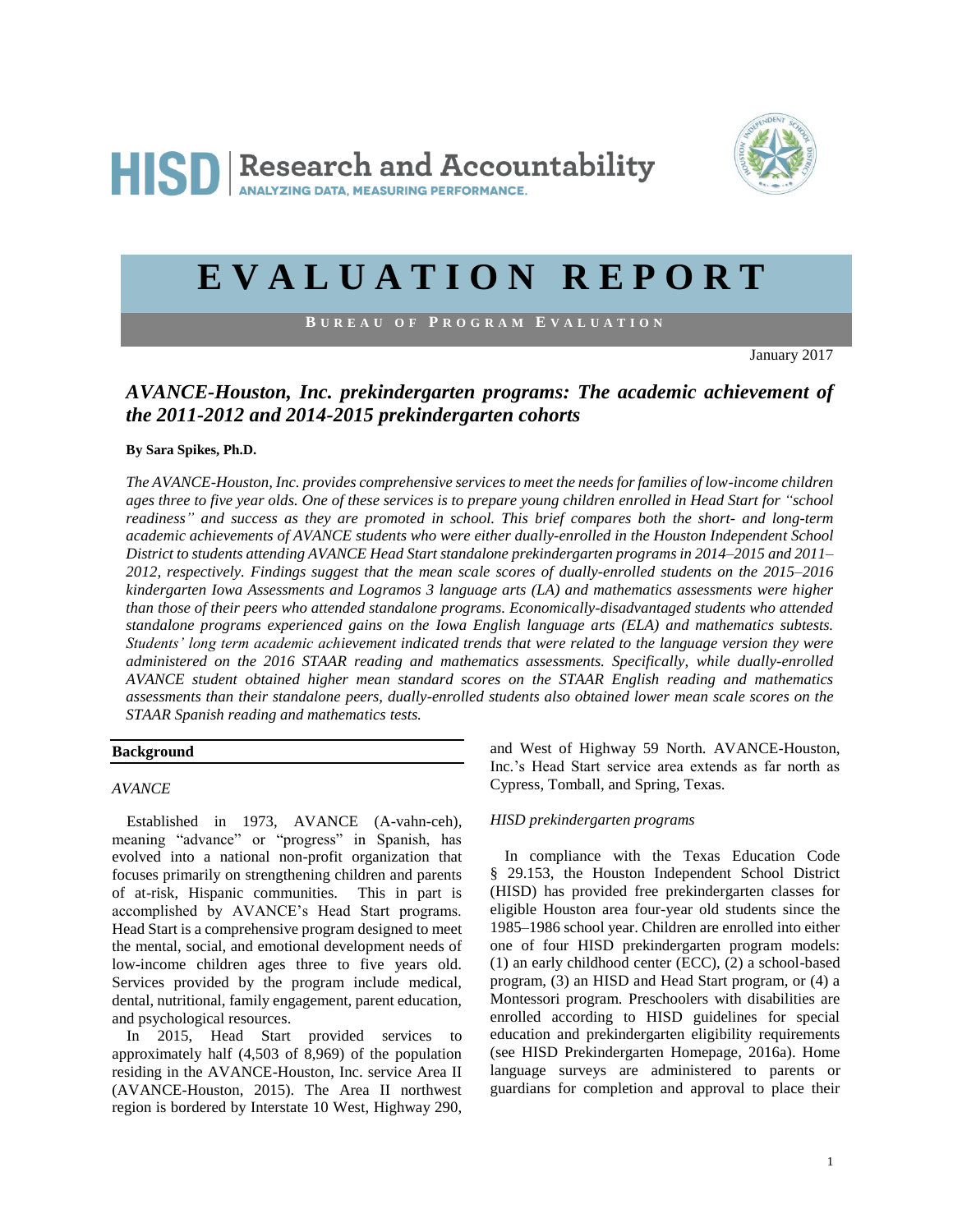child in a linguistically-appropriate HISD prekindergarten classroom.

With the exception of HISD Montessori prekindergarten programs, the district uses the *Frog Street Pre-K (FSPK)* curriculum. *Frog Street Pre-K* focuses on the physical, social, emotional, cognitive, and language development of preschool-age children (Schiller, n.d.). Presently, the HISD operates 155 schoolbased and ECC campuses that provide instruction for young children (Houston Independent School District [HISD], 2016a).

#### **Purpose**

 Head Start services and resources are in part supported by collaborations developed among community partners. Currently, AVANCE-Houston, Inc. (AVANCE), collaborates with HISD to provide early childhood education services to children who reside in the district. The purpose of this evaluation was to provide AVANCE-Houston, Inc. and education stakeholders information on whether their partnership, formally known as the HISD and Head Start Prekindergarten Collaborative programs, made a difference in their students' short- and long-term academic achievement. Specifically, the academic achievement of two student cohorts were measured after approximately six months (2014–2015 school year) and after four years (2011–2012 school year) of previously attending either an HISD-Head Start (dual) or Head Start Standalone program. This report uses a nonexperimental research design to answer the following three main research questions:

- 1. What differences in mean standard scores existed on the 2015–2016 Iowa Assessments and Logramos 3 (English) language arts and mathematics subtests between AVANCE students who were previously enrolled in either a dual program or Head Start standalone program during the 2014–2015 school year? What differences existed when students' economic status was taken into account?
- 2. What differences in mean scale scores on the 2016 STAAR reading and mathematics assessments existed between AVANCE economicallydisadvantaged, third-grade students who were previously enrolled in a dual program or Head Start standalone program during the 2011–2012 school year?
- 3. What differences in passing rates existed between economically-disadvantaged, third-grade AVANCE students who met Level II: Satisfactory progression standards on the 2016 STAAR reading and mathematics assessments based on their previous

enrollment in either a dual program or Head Start standalone program during the 2011–2012 school year?

### **Literature Review**

Researchers suggest that inequities in children's school readiness and academic success increase rather than diminish over time (Aber, Burnley, Cohen, Featherman, Phillips, Raudenbush, & Rowan as cited in the National Association for the Education of Young Children [NAEYC], 2009). According to a 2009 National Research Council report, researchers indicated that inequities in school readiness and academic achievement are more prevalent among children of color with disadvantaged backgrounds. The negative indicators associated with young children with disadvantaged backgrounds (e.g., at risk, poor access to resources, low income, limited parent education) can adversely alter their cognitive, socio-emotional, and physical developmental trajectories (Evans & Kim, 2013). Without high-quality comprehensive interventions, these conditions may affect children with disadvantaged backgrounds throughout their lifetime, thus perpetuating the impacts of negative indicators across generations.

Head Start was designed to improve the overall outcomes of disadvantaged populations by providing preschool-age children from low-income families with a comprehensive program to meet their emotional, social, cognitive, health, nutritional, and psychological needs (U.S. Department of Health and Human Services, Administration for Children and Families, Office of Head Start, 2015). Early childhood education researchers have found that young children who are at greater risk for school failure are more likely to succeed in school if they attend well-planned, high-quality early childhood programs (National Association of the Education of Young Children & National Association of Early Childhood Specialists in State Departments of Education [NAEYC & NAECS/SDE], 2003; National Research Council [NRC], 2001). Review of the literature concurs that high-quality prekindergarten programs enhance children's cognitive development and improve their academic achievement, particularly for students from disadvantaged backgrounds (Brooks-Gunn, 2003; Currie, 2000; Gormley, Gayer, Phillips, & Dawson, 2005; Magnuson, Ruhm, & Waldfogel, 2007; Shager, Schindler, Magnuson, Duncan, Yoshikawa, & Hart, 2013).

However, findings from previous research regarding the effectiveness of early childhood programs have varied considerably from negative or no effects, to substantial short- and long-term effects on young children's school readiness and achievement outcomes (Del Grosso, Akers, Esposito,& Paulsell, 2014; U.S.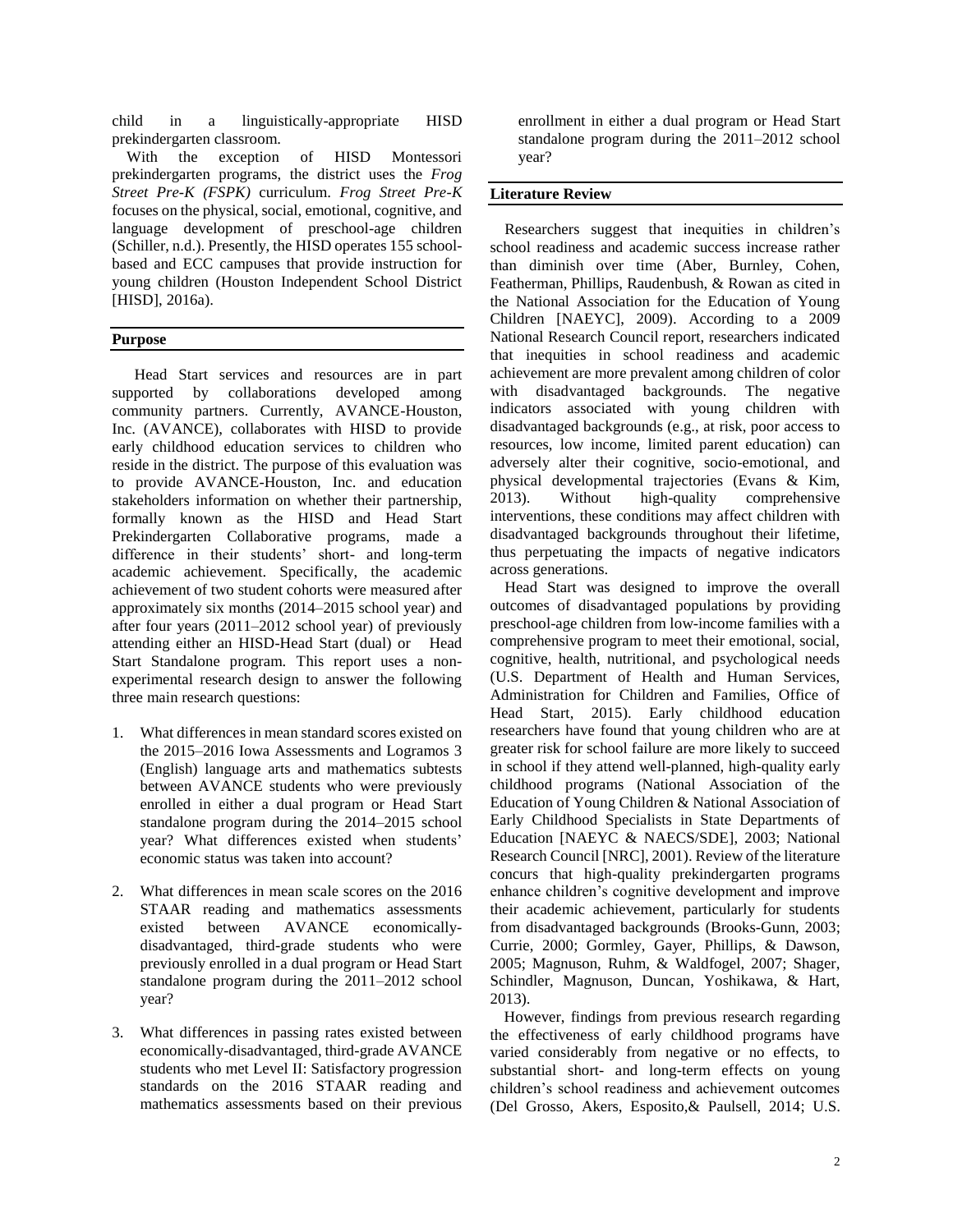Advisory Committee on Head Start Research and Evaluation, 2012; Zhai, Brooks-Gunn, & Waldfogel, 2011). Reasons contributing to the divergence in findings regarding early childhood programs' true impact on young children's school readiness include (a) selection bias (Gormley et al., 2005; U.S. Advisory Committee on Head Start Research and Evaluation, 2012); (b) differences in research methodologies and scope (Del Grosso et al., 2014); and (c) variations in reliability and validity of psychometric measures. Additionally, a literature review conducted by the Office of Planning, Research and Evaluation (OPRE) revealed deficiencies in evidence that determine if early care and education partnerships between entities such as AVANCE Houston, Inc.-Head Start and public schools were "on track" to meet both short- and long-term outcomes of young children (Del Grosso et al., 2014).

#### **Methods**

*Data collection and analyses for the 2014-2015 prekindergarten student cohort*

AVANCE kindergarten students' Pre-K enrollment status and demographic characteristics information were obtained by triangulating data from the Head Start 2014– 2015 student list and the Public Education and Information Management System (PEIMS) HISD 2014– 2016 student databases. Students identified for this study were coded as either 'PK' or 'EE' during the 2014–2015 school year. AVANCE students' information was then matched with their academic outcome data measured on the Riverside Iowa Assessments and Logramos 3rd Edition Norm Reference Tests (NRT) during December 2015.

Summary statistics (i.e., counts, percentages, mean standard scores, scale deviations) were computed to determine kindergarteners' academic achievement in (English) language arts (ELA or LA) and mathematics subtests on the Iowa Assessments and Logramos 3 tests. The Iowa ELA is a composite score computed from students' achievement on the reading, language and vocabulary subtests (Iowa Testing Programs [ITP], 2012). The Logramos LA is a composite score computed for Spanish-speaking student's achievement on the reading and language subtests (Aparicio & Nikolov, n.d.). Academic results for AVANCE students who were either dually-enrolled or attended a Head Start standalone prekindergarten program during the 2014– 2015 school year were compared to each other and the district. **Appendix A-Table 1** shows the academic achievement of AVANCE students on the Iowa Assessments and Logramos 3 tests based on demographic characteristics.

*Data collection and analyses for the 2011–2012 prekindergarten cohort*

AVANCE third-grade students' prekindergarten program enrollment status and demographic characteristics information were obtained by matching data from an archival dataset used for the *Prekindergarten Education Program: Academic Performance Comparison of Head Start Programs, 2012*–*2013* report which examined the academic achievement of the 2011–2012 Pre-K cohort after promotion to kindergarten (Houston Independent School District [HISD], 2013) and the PEIMS HISD 2015–2016 student database. AVANCE students' information was then matched to their academic outcome measures by the State of Texas Assessments of Academic Readiness assessment system (STAAR) during spring of 2016. STAAR is the state of Texas criterion-referenced assessment program that replaced the Texas Assessment of Knowledge and Skills (TAKS) program in spring of 2012. A Spanish version was also made available for third-grade students, as well as accommodations for students with disabilities (SWD) as determined by the Admission, Review, and Dismissal (ARD) Committees (Houston Independent School District [HISD], 2016b). **Table 1** shows the minimum scale score benchmarks students needed to achieve in order to meet the 2016 Level II: Satisfactory progression standards on the thirdgrade STAAR reading and mathematics assessments.

| Table 1. Minimum benchmarks for the 2016 Level II:<br>Satisfactory progression standard on the third-grade<br><b>STAAR</b> and mathematics by language version, 2015–<br>2016 |                                                                            |  |  |  |  |  |  |  |  |  |
|-------------------------------------------------------------------------------------------------------------------------------------------------------------------------------|----------------------------------------------------------------------------|--|--|--|--|--|--|--|--|--|
|                                                                                                                                                                               | <b>2016 Level II:</b><br><b>Satisfactory progression scales</b><br>Spanish |  |  |  |  |  |  |  |  |  |
|                                                                                                                                                                               | S-1318                                                                     |  |  |  |  |  |  |  |  |  |
| 1360                                                                                                                                                                          | 1360                                                                       |  |  |  |  |  |  |  |  |  |
|                                                                                                                                                                               | English<br>1345                                                            |  |  |  |  |  |  |  |  |  |

Source. TEA at http://tea.texas.gov/student.assessment/staar/convtables/

 Summary statistics were computed to determine the academic achievement of HISD economicallydisadvantaged, third-grade students in the areas of reading and mathematics.Academic results of AVANCE students who were either dually-enrolled or attended a standalone prekindergarten program during the 2011–2012 school year were compared to (a) each other and (b) the district. **Appendix B-Tables 1** and **2**  show the academic achievement of AVANCE students on the 2016 STAAR third-grade reading and mathematics assessments based on demographic characteristics. Because the majority of HISD thirdgrade students who attended the dual and standalone programs were economically disadvantaged (96.4%), academic outcomes measured by the 2016 STAAR assessments focused only on the academic achievement of this subpopulation. Additionally, the information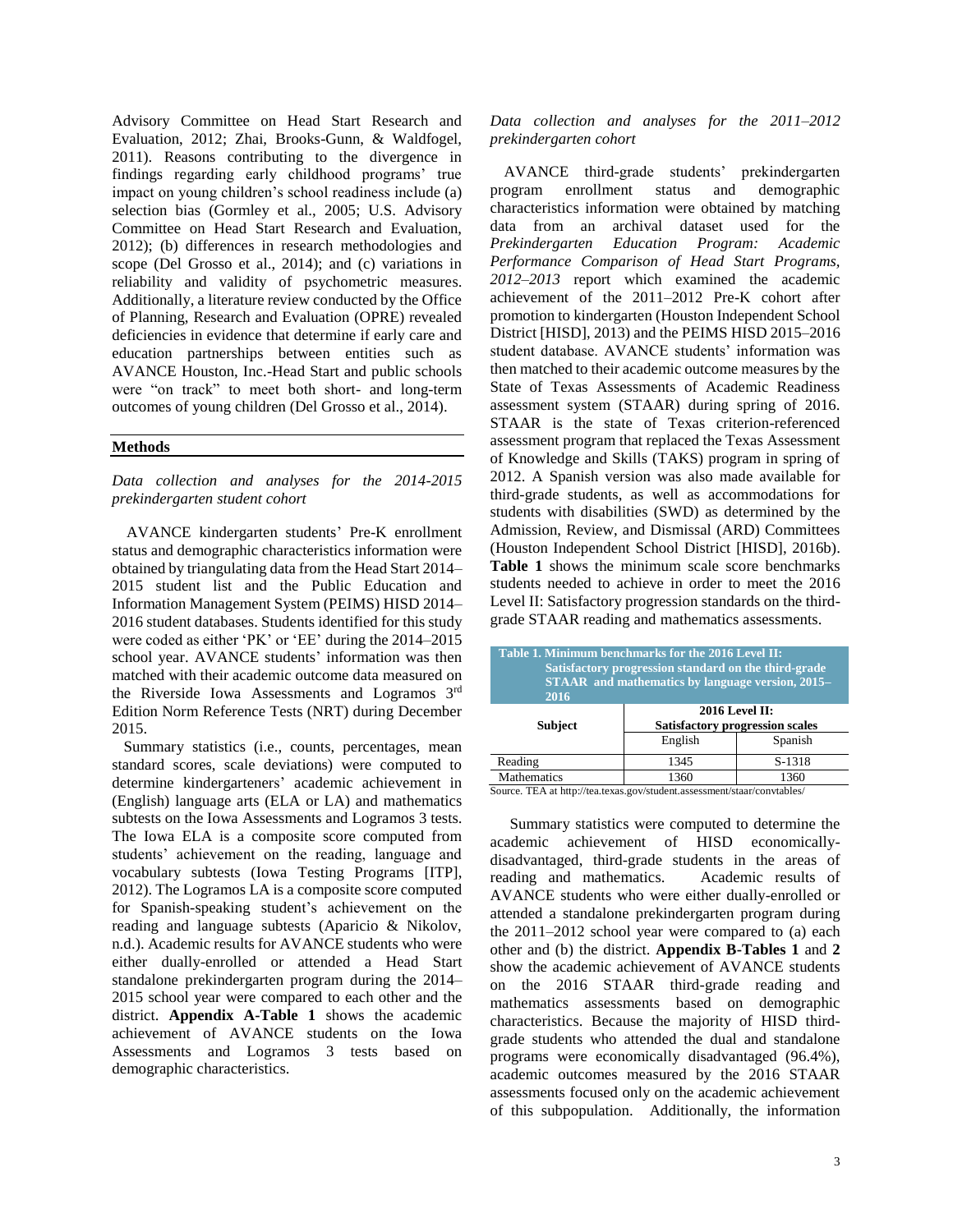presented in this report for both the 2011–2012 and 2014–2015 cohorts were primarily described by mean scale scores. Because standard deviations were not taken into account for results interpretations, caution should be exercised when examining relationships between study variables.

#### *Limitations for both student cohorts*

This program evaluation has limitations. One limitation was that data were not examined to determine whether or not AVANCE students who participated in either an HISD-Head Start (dual) or Head Start Standalone prekindergarten program had also attended the same program in years prior to 2014–2015 and 2011– 2012, respectively. One reason the number of years was not taken into account was because while dually-enrolled students must be at least four years of age on or before September 1 of a given school year to attend HISD, Head Start targets children to start services on their third birthday. As such, findings should be interpreted as the average impact of prekindergarten programs on students' academic achievement (Zhai et al., 2011).

A second limitation was that comparison groups were not matched in previous grades on prior academic achievement levels because the same assessments were not administered to students. Controlling for academic achievement levels prior to the beginning of third grade would have helped to explain some of the variance in academic outcomes between the groups by the end of the year. To reduce the impact of this limitation, the researcher (a) used descriptive statistics instead of inferential statistics to analyze relationships among variables, and (b) refrained from generalizing results generated in this study beyond the target population.

Another limitation was regarding the errors that occurred during administration of the 2016 STAAR assessments. As described in the *Houston Independent School District State of Texas Assessments of Academic Readiness (STAAR) Performance, Grades 3-8 Spring 2016* report (HISD, 2016b) the errors that were made during administrations of the STAAR assessments by the Educational Testing Service primarily consisted of concerns regarding "data validity and security, online testing incidents, communication, the shipping of testing materials, and other issues" (p. 1). These concerns may contribute to inaccuracies in sample sizes and student academic outcomes on the STAAR assessments.

#### **Results**

*Academic achievement results for the 2014–2015 prekindergarten cohort* 

**Figures 1** and **2** show comparisons of students' academic achievement on the kindergarten Iowa Assessments and Logramos 3 E(LA) and mathematics subtests that were administered in December 2015. Students' mean standard scores by prekindergarten program model were analyzed for comparative purposes. District mean statistics were computed from the created dataset for each language version and subject of the assessment administered to students. Mean standard scores for AVANCE students' overall achievement were also included in Appendix A-Table 1 so the Head Start agency could review the academic achievement of AVANCE students by their demographic characteristics.



**Figure 1.** AVANCE students' mean standard scores on the 2015 kindergarten Iowa Assessments and Logramos 3 (English) language arts subtests based on prekindergarten program enrollment status during the 2014–2015 school year.

j

 Figure 1 shows that kindergarten students affiliated with AVANCE who were dually-enrolled achieved mean standards scores on the Iowa and Logramos E(LA) subtests ( $M = 130.0$  and 170.3, respectively) that were higher than those of their peers who attended the corresponding AVANCE Head Start standalone program  $(M = 126.8$  and 168.3, respectively). Dually-enrolled, AVANCE students were also observed to achieve higher mean standard scores on the Iowa and Logramos

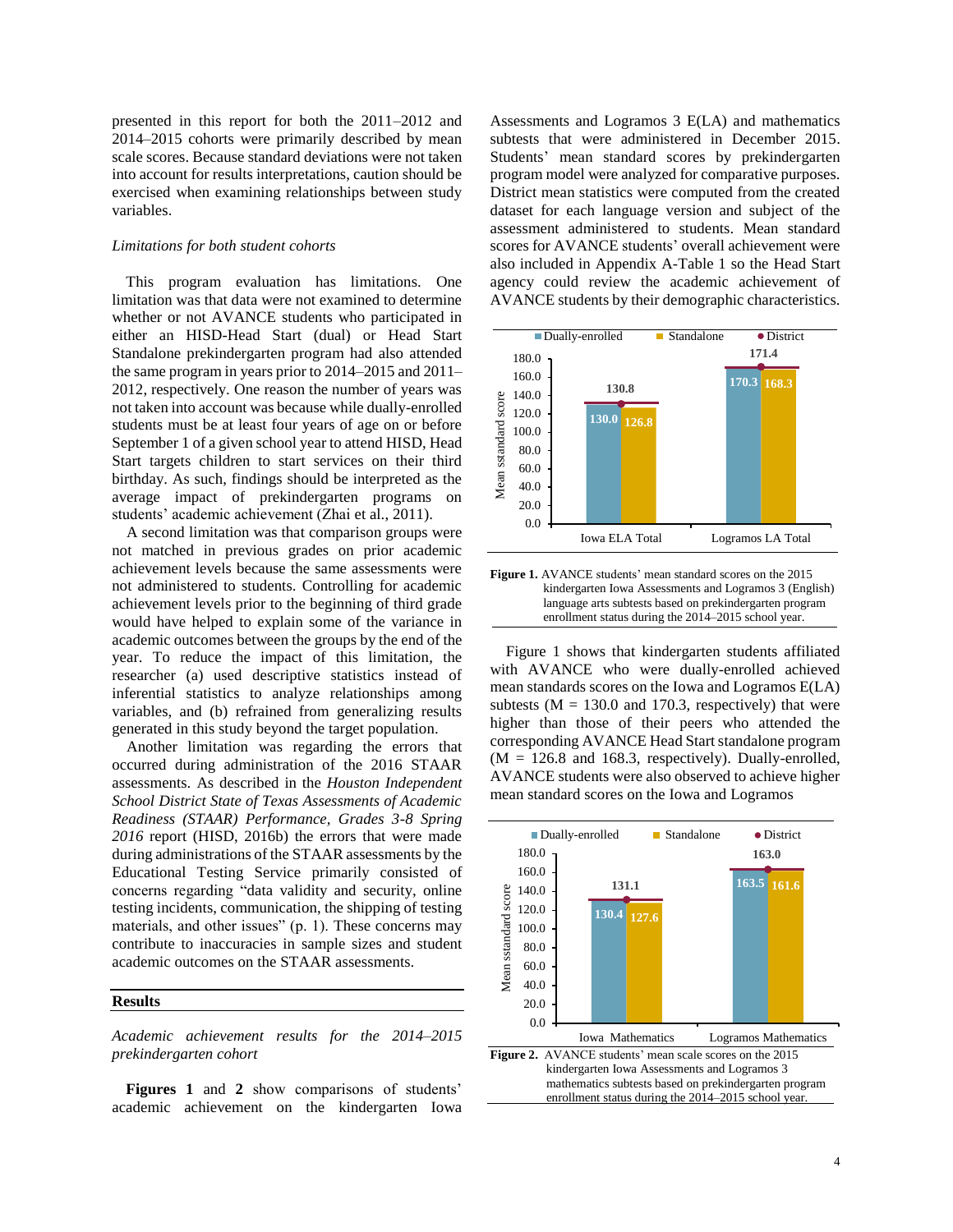mathematics than their standalone peers (see Figure 2).

 Taking economic status into account revealed an interesting trend. Results in **Figures 3** and **4** show comparisons of students' academic achievement on the kindergarten Iowa Assessments and Logramos 3 E(LA) and mathematics, regardless of Pre-K program enrollment status. Results in Figures 3 and 4 indicate that economically-disadvantaged AVANCE students who were administered the Iowa ELA and mathematics assessments achieved mean standard scores that were lower than those of their non-economically disadvantaged peers. In contrast, economicallydisadvantaged AVANCE students who were administered the Logramos LA and mathematics subtests achieved mean standard scores that were higher than those of their non-economically-disadvantaged peers. However, due to large sample size differences with respect to economic status (see Appendix A, Table 1) caution should be exercised for results interpretations.



 **Figure 3.** Economically-disadvantaged AVANCE students' mean standard scores on the 2015 kindergarten Iowa Assessments and Logramos 3 (English) language arts subtests based on prekindergarten program enrollment status during the 2014–2015 school year.



*Academic achievement results for the 2011–2012 prekindergarten cohort*

#### *Mean scale scores*

**Figure 5** to **Figure 7** show comparisons of economically-disadvantaged AVANCE students' academic achievement on the 2016 STAAR third-grade reading and mathematics assessments. Students' mean scale scores by prekindergarten program model were analyzed for comparative purposes. District averages obtained from the updated June 2016 reports disseminated by TEA and ETS also served as a reference point for each respective language version and subject of the assessment administered to HISD students. Mean scale scores for AVANCE students' overall achievement were also included in **Appendix B-Tables 1** and **2** so the Head Start agency could review the academic achievement of AVANCE students by their demographic characteristics.

 Figure 5 shows that economically-disadvantaged, third-grade students affiliated with AVANCE who were dually-enrolled achieved a mean scale score (M= 1422) on the 2016 STAAR third-grade English reading assessment that was higher than that of their economically-disadvantaged peers who attended the corresponding Head Start standalone program  $(M =$ 1370), as well as the district's average for economicallydisadvantaged students  $(M = 1386)$ . Economicallydisadvantaged AVANCE students regardless of prekindergarten program model obtained mean scale scores that exceeded the minimum benchmark for the Level II: Satisfactory progression standard on the 2016 STAAR third-grade English reading test of 1345.



 In contrast, **Figure 6** indicates that economicallydisadvantaged AVANCE students who were duallyenrolled achieved a mean scale score  $(M = S-1399)$  on the STAAR third-grade Spanish reading assessment that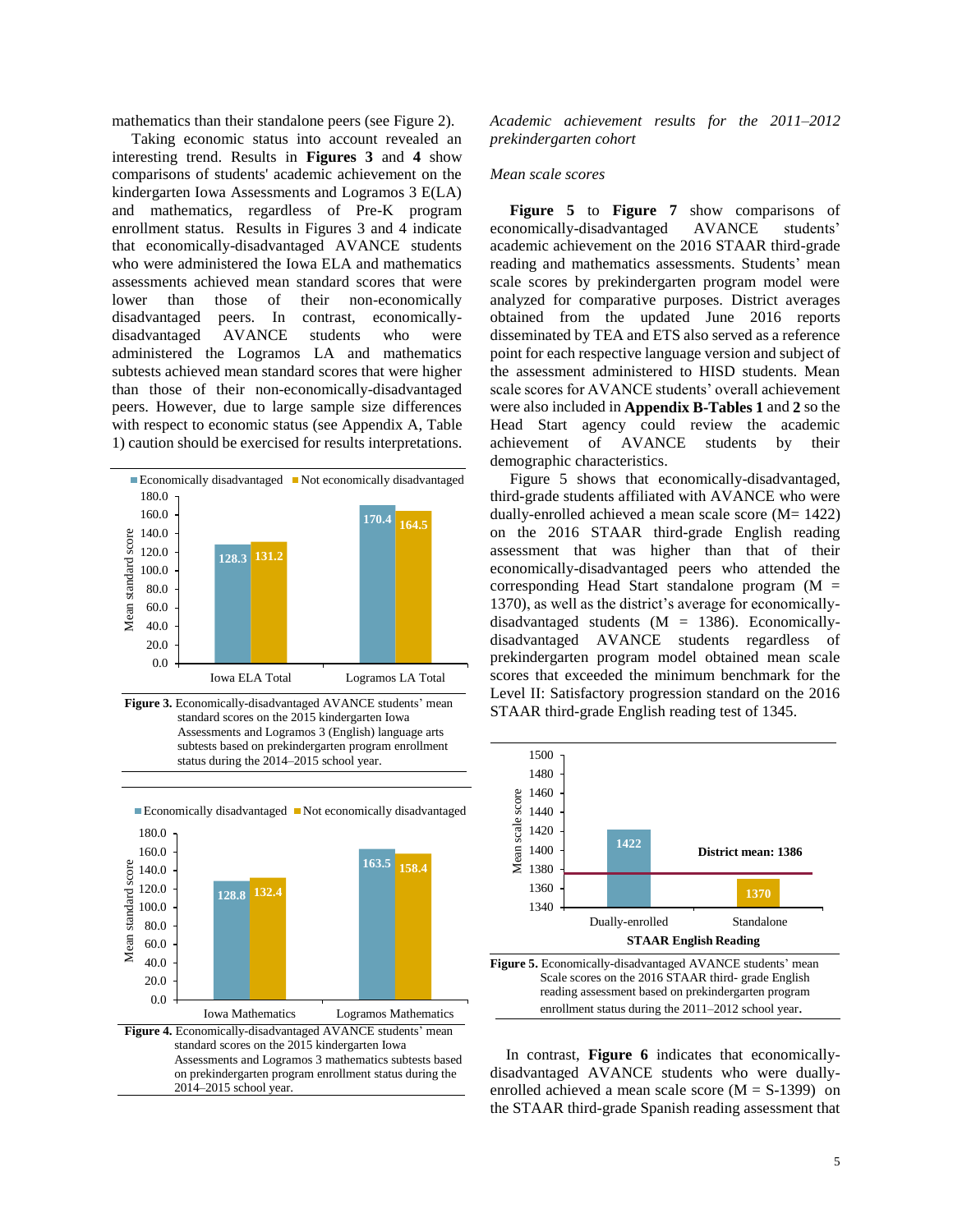was lower than that of their peers who attended the corresponding Head Start standalone program  $(M = S<sub>-</sub>)$ 1463). AVANCE standalone students also outperformed economically-disadvantaged students across the district (M S-1397). Economically-disadvantaged AVANCE students regardless of prekindergarten program model obtained mean scale scores that exceeded the minimum benchmark for the Level II: Satisfactory progression standard on the 2016 STAAR Spanish reading test of S-1318.



**Figure 6.** Economically-disadvantaged AVANCE students' mean scale scores on the 2016 STAAR third-grade Spanish reading assessment based on prekindergarten program enrollment status during the 2011–2012 school year.

 Figure 7 indicates economically-disadvantaged, dually-enrolled students affiliated with AVANCE achieved a mean scale score  $(M = 1437)$  on the STAAR third-grade English mathematics test that was higher than their standalone peers  $(M = 1432)$ . In contrast, the academic achievement of economically-disadvantaged, dually-enrolled students  $(M = 1471)$  fell below their economically-disadvantaged peers who attended AVANCE standalone programs  $(M = 1479)$  on the STAAR third-grade Spanish mathematics test. Both AVANCE dually-enrolled and standalone students obtained mean scale scores on the STAAR English and Spanish mathematics assessments that exceeded the district means  $(M = 1421$  and 1429, respectively) and the minimum benchmarks for the Level II: Satisfactory progression standard on the 2016 STAAR third-grade English and Spanish mathematics tests of 1360.



*Percent met the 2016 Level II: Satisfactory progression standards*

 **Figure 8** to **Figure 10** show comparisons of the percentage of economically-disadvantaged students who met the 2016 Level II: Satisfactory progression standards on the English and Spanish versions of the STAAR reading and mathematics assessments. To serve as a reference, a district percentage was computed for each language version and subject assessment administered to HISD third graders. Comparisons of rates were analyzed in the context of prekindergarten program models. The percentages of AVANCE students who met the 2016 Level II Satisfactory progression standards on the STAAR reading and mathematics assessments were also included in the Appendix B-Table 2 so the Head Start agency could determine the overall levels of achievement of among student demographic groups.

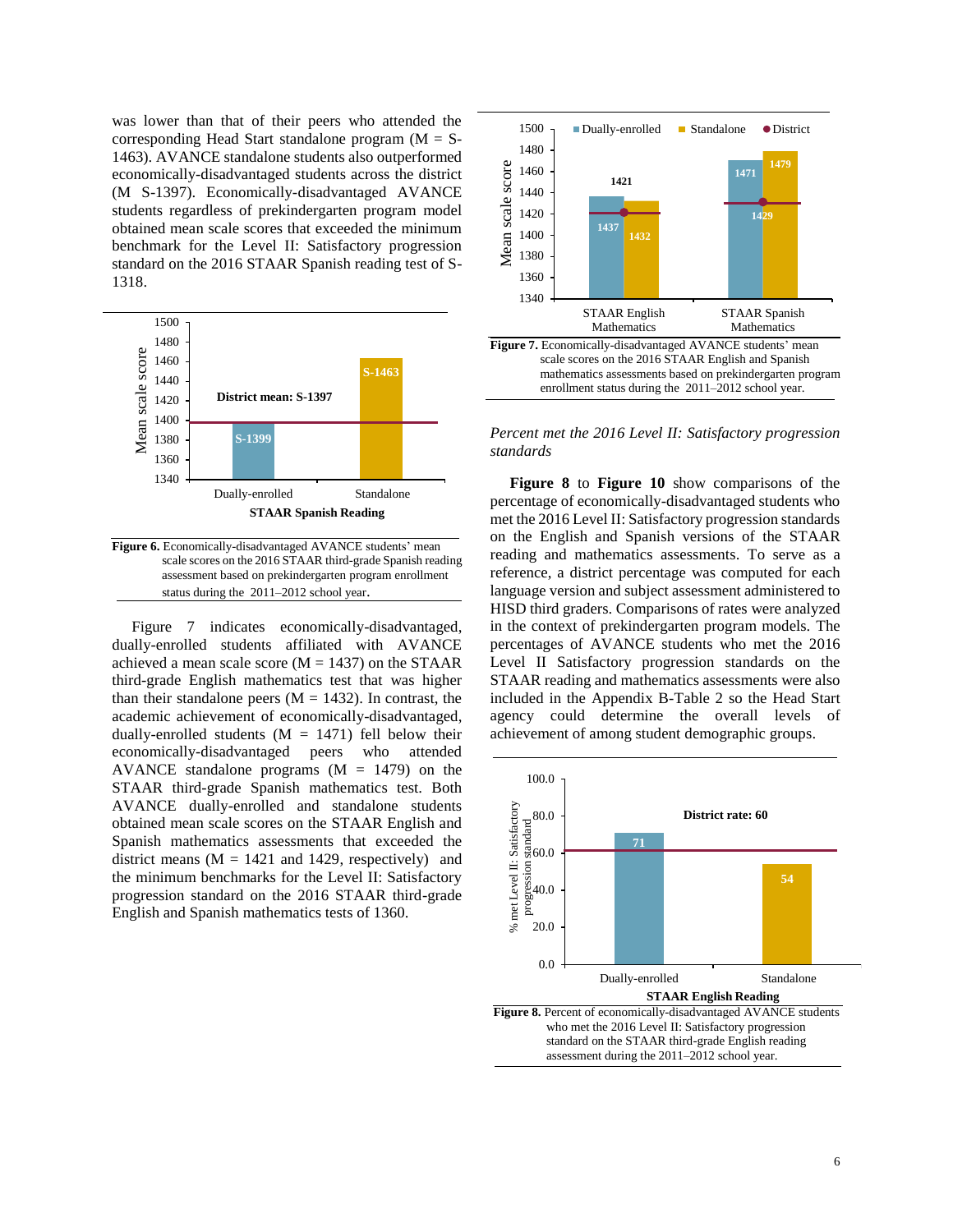Figure 8 on page 6 shows that 71% of economicallydisadvantaged, dually-enrolled AVANCE students met the 2016 Level II: Satisfactory progression standard on the STAAR third-grade English reading assessment in contrast to 54% of their peers who attended the corresponding standalone programs. Dually-enrolled students also met the progression standard at a higher rate than economically-disadvantaged students across the district (60%).

 **Figure 9** shows that 82% of economicallydisadvantaged, dually-enrolled AVANCE students met the 2016 Level II: Satisfactory progression standard on the STAAR third-grade Spanish reading assessment in contrast to 76% of their peers who attended the corresponding standalone programs. Both groups of AVANCE students met the progression standard at a higher rate than economically-disadvantaged students across the district (67%).

 Figure 10 shows that 72% of economicallydisadvantaged AVANCE students who were duallyenrolled met the 2016 Level II: Satisfactory progression standard on the STAAR English mathematics assessment at a higher rate than their peers who attended the corresponding standalone programs (60%) and economically-disadvantaged students across the district (64%). In contrast, economically-disadvantaged students who were dually-enrolled in AVANCE (71%) met the 2016 Level II: Satisfactory progression standard on the STAAR Spanish mathematics assessment at a lower rate than their peers who attended the corresponding standalone programs (74%).







**Figure 10.** Percent of economically-disadvantaged AVANCE students who met the 2016 Level II: Satisfactory progression standard on the STAAR third-grade English and Spanish mathematics assessment during the 2011–2012 school year.

#### **Discussion**

j

The current evaluation examined the academic achievement of the 2014–2015 and 2011–2012 AVANCE prekindergarten cohorts, respectively. Findings included in this brief represent a subset of information extracted from comprehensive short- and long-term reports that focused on the HISD and Head Start Collaborative programs for the 2015–2016 report year (see Houston Independent School District [HISD], 2016c; Houston Independent School District [HISD], 2016d].

 Findings specific to short-term outcomes show that AVANCE students administered the kindergarten Logramos 3 LA and mathematics subtests had academic outcomes that were higher than those of their AVANCE Head Start standalone peers. Findings also revealed economically-disadvantaged AVANCE students administered the Logramos 3 LA and mathematics subtests, regardless of Pre-K program status during the 2014–2015 school year obtained higher mean standard scores than those of their non-economicallydisadvantaged peers. However, factoring in standard deviation and sample size, caution should be exercised in regards to determining the presence or strength of these relationships.

 Students who took the Logramos subtests were typically identified as economically disadvantaged, LEP, and/or at risk for dropping out of school (see Appendix A-Table 1). One explanation for the higher academic achievement experienced by dually-enrolled students, in contrast to standalone students may be due to both HISD and Head Start programs targeting these student characteristics for enrollment to receive a free prekindergarten education. Effective co-teaching among HISD and Head Start teachers may also contribute to students' academic success. Further research regarding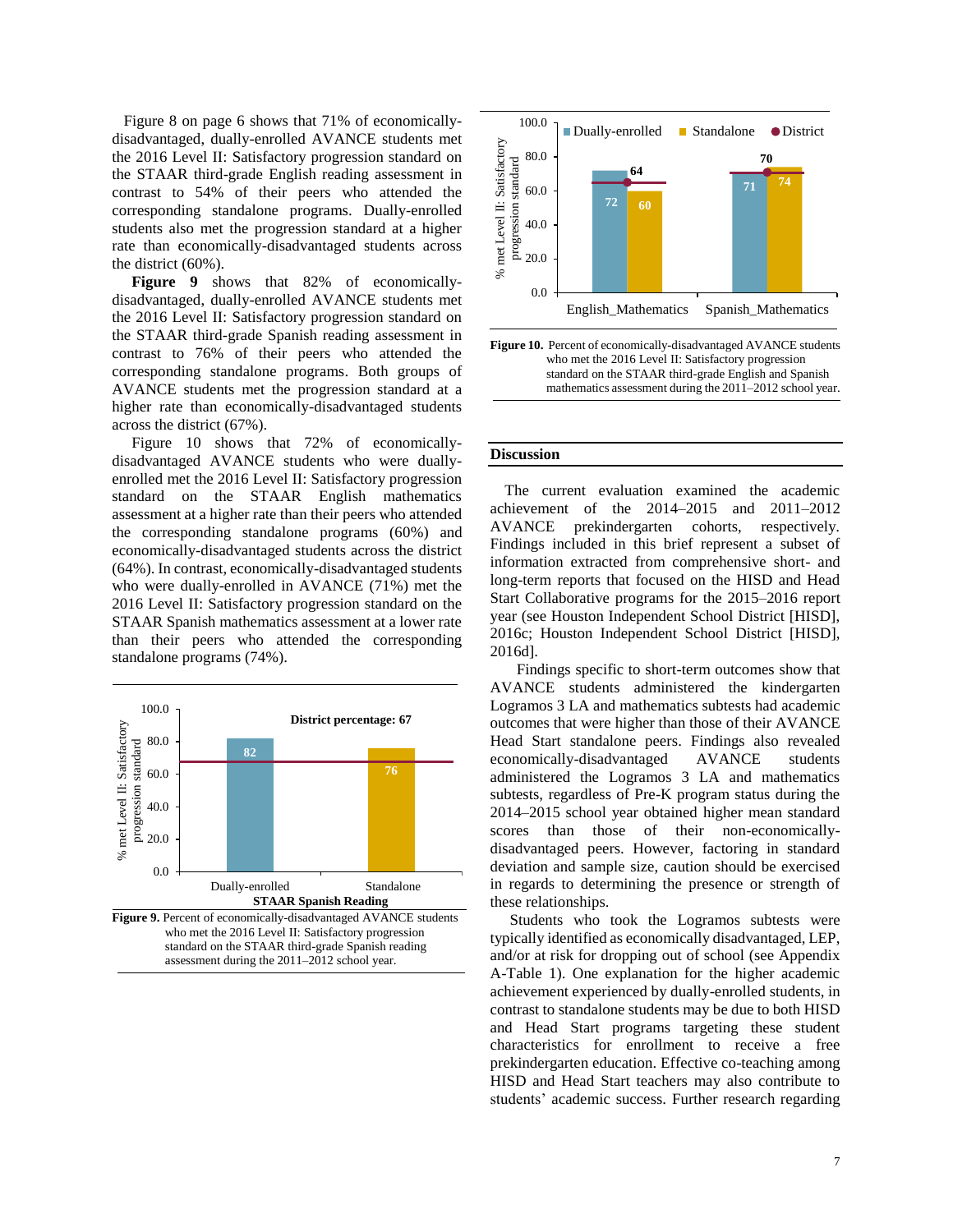the co-teaching dynamic, as well as aspects of the collaborative program is needed to explain relationships.

Another related explanation for these findings may be due to differences in bilingual programs received by students of the prekindergarten programs. HISD currently offers linguistic programs which were created to "provide students with a carefully structured sequence of basic skills in their native language, as well as gradual skill development in English through ESL methodology" (Houston Independent School District [HISD], 2012, pg.3). Bilingual program placement upon entry into an HISD prekindergarten classroom may have had a stronger positive, short-term impact on dually-enrolled AVANCE students' achievement on the Logramos 3 subtests, in contrast to other peers who received linguistic programming at standalone sites.

Regarding long-term outcomes, results regarding students' academic achievement on the 2016 STAAR third-grade reading and mathematics assessments revealed academic trends related to language versions of the tests. Specifically, dually-enrolled AVANCE students obtained higher mean scale scores on the STAAR English reading and mathematics tests than their Head Start standalone peers. Conversely, AVANCE standalone students obtained higher mean scale scores on the STAAR Spanish reading and mathematics tests than those of their dually-enrolled peers. Additionally, findings revealed that overtime the academic achievement of dually-enrolled students increased to exceed district achievement levels. An implication from these findings would be to explore factors that contribute to or explain data trends noted on the 2016 STAAR thirdgrade assessments.

#### **References**

- Aparicio, E. & Nikolov, S. (n.d.). *The importance of equity assessments: The development of Logramos TERCERA EDICION, a comprehensive assessment of achievement in Spanish.* White paper. Houghton Mifflin Harcourt: Boston, Massachusetts.
- AVANCE-Houston, Inc. (2015). *The key to Houston's Future: Annual Report 2015*. Retrieved from http://www.avancehouston.org/annual-report-2015/
- Brooks-Gunn, J. (2003). Do you believe in magic? What we can expect from early childhood intervention programs? SRCD Social Policy Report, 17, 3-14.
- Currie, J. (2000). *Early childhood intervention programs: What do we know?* JCPR-WP-169, p. 1-39. Joint Center for Poverty Research, IL. Retrieved from http://files.eric.ed.gov/fulltext/ED451915.pdf
- Del Grosso, P., Akers, L., Esposito, A.M., & Paulsell, D. (2014). *Early care and education partnerships: A review of the literature*. OPRE Report #2014-64. Washington, DC: U.S. Department of Health and

Human Services, Administration for Children and Families, Office of Planning, Research and Evaluation.

- Evans, G.W., & Kim, P. (2013). *Childhood poverty, chronic stress, self-regulation and coping.* Child development perspectives, 7(1), p. 43-48.
- Gormley, W.T., Gayer, T., Phillips, D., & Dawson, B. (2005). *The effects of universal pre-k on cognitive development.* Developmental Psychology, 41(6): 872- 884.
- Houston Independent School District. (2012). *2012 Bilingual and English as Second Language program evaluation report*. Retrieved from http://www.housto nisd.org/cms/lib2/TX01001591/Centricity/Domain/8 269/PE\_Multilingual/Bilingual%20ESL%20Report %202012%20FINAL%2009172012.pdf
- Houston Independent School District. (2013). *Prekindergarten Education Program: Academic Performance Comparison of Head Start Programs, 2012*–*2013* report. Retrieved from http://www.houstonisd.org/cms/lib2/TX01001591/C entricity/Domain/8269/PreK\_Edu\_Headstar-2011\_2012\_FINAL.pdf
- Houston Independent School District. (2015a). *District and school Iowa and Logramos 3 performance report for grades 1-8, Spring 2005.* Retrieved from http://www.houstonisd.org/Page/133189
- Houston Independent School District. (2016a*). HISD Early Childhood Education Program*. Retrieved from http://www.houstonisd.org/prek
- Houston Independent School District. (2016b). *Houston Independent School District State of Texas Assessments of Academic Readiness (STAAR) performance, grades 3-8 spring 2016*. Retrieved from http://www.houstonisd.org/Page/63696
- Houston Independent School District. (2016c). *Comparisons of academic achievement among kindergarteners previously enrolled in HISD and Head Start prekindergarten programs, 2015–2016.*  Retrieved from http://www.houstonisd.org/cms/li b2/TX01001591Centricity/domain/8269/pe\_cirriculu m/HISD%20Head%20Start%20Short%20Term%20C omplete%20Report%202015-2016.pdf
- Houston Independent School District. (2016d). *Comparisons of academic achievement among thirdgrade students previously enrolled in HISD and Head Start prekindergarten programs, 2015–2016.*  Retrieved from http://www.houstonisd.org/cms/lib2/ TX01001591/Centricity/domain/8269/pe\_cirriculum/ Head%20Start%20Thirdgrade%20longitudinal%20report%202015-2016- Debra.pdf
- Iowa Testing Programs. (2012 October). *Iowa assessment: Score totals*. University of Iowa: Iowa City, IA Retrieved from https://itp.education.uiowa.ed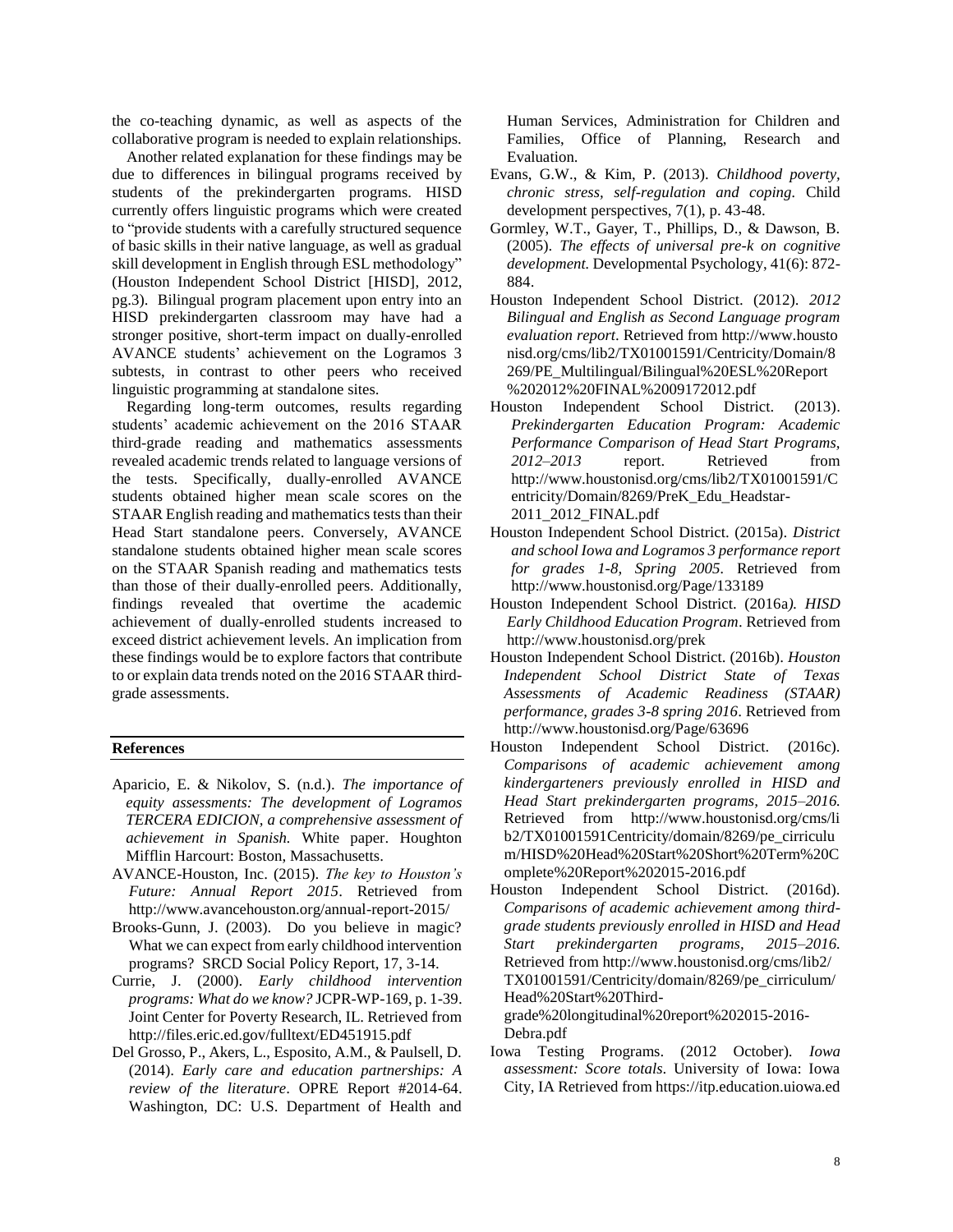u/ia/IowaAssessmentScoreTotalsAndComposites.asp x

- Magnuson, K., Ruhm, C., & Waldfogel, J. (2007). *The persistence of preschool effects: Do subsequent classroom experiences matter?* Early Childhood Research Quarterly, 22(1), 18-38.
- National Association for the Education of Young Children & National Association of Early Childhood Specialists in State Departments of Education. (2003). *Early childhood curriculum, assessment, and program evaluation: Building an effective, accountable system in programs for children birth through age 8*. Position Statement. Washington DC: National Association for the Education of Young Children.
- National Association for the Education of Young Children. (2009). *Developmentally appropriate practice in early childhood programs serving children from birth through age 8*. Position statement. Washington, DC: NAEYC.
- National Head Start Association. (2016). *The Head Start Model.* Retrieved online at http://www.nhsa.org/whyhead-start/head-start-model
- National Research Council. (2001). *Eager to learn: Educating our preschoolers.* Committee on Early Childhood Pedagogy. Bowman, B.T., Donovan, M.S., & Burns, M.S. editors. Commission on Behavioral and Social Science and Education. Washington, DC: The National Academies Press.
- Schiller, P. (n.d.). *Getting a jump on Head Start readiness: Frog Street Pre-k and closing the early achievement gap*. White Paper. Retrieved from http://www.frogstreet.com/wp-content/uploads /2015/03/Frog-Street-White-Paper-II-Final-Schiller-Patterson.pdf
- Shager, H.M., Schindler, H.S., Magnuson, K.A., Duncan, G.J., Yoshikawa, H., & Hart, C.M.D., (2013). *Can research design explain variation in Head Start research results? A meta-analysis of cognitive and achievement outcomes.* Educational Evaluation and Policy Analysis, 35, 76-95.
- Texas Education Agency (2016). *State of Texas Assessments of Academic Readiness Summary Report*.
- U.S. Advisory Committee on Head Start Research and Evaluation. (2012). *Advisory Committee on Head Start Research and Evaluation Final report.* U.S. Department of Health and Human Services: Washington, DC. Retrieved from http://www.acf.hhs.gov/opre/resource/advisorycommittee-on-head-start-research-and-evaluationfinal-report
- U.S. Department of Health and Human Services Administration for Children and Families, Office of Head Start. (2015). *History of Head Start*. Retrieved

from http://www.acf.hhs.gov/ohs/about/history-ofhead-start

Zhai, Brooks-Gunn, & Waldfogel. (2011). *Head Start and urban children's school readiness: a birth cohort study in 18 cities*. Developmental Psychology, 45(1): 134-152. doi:10.1037/a00207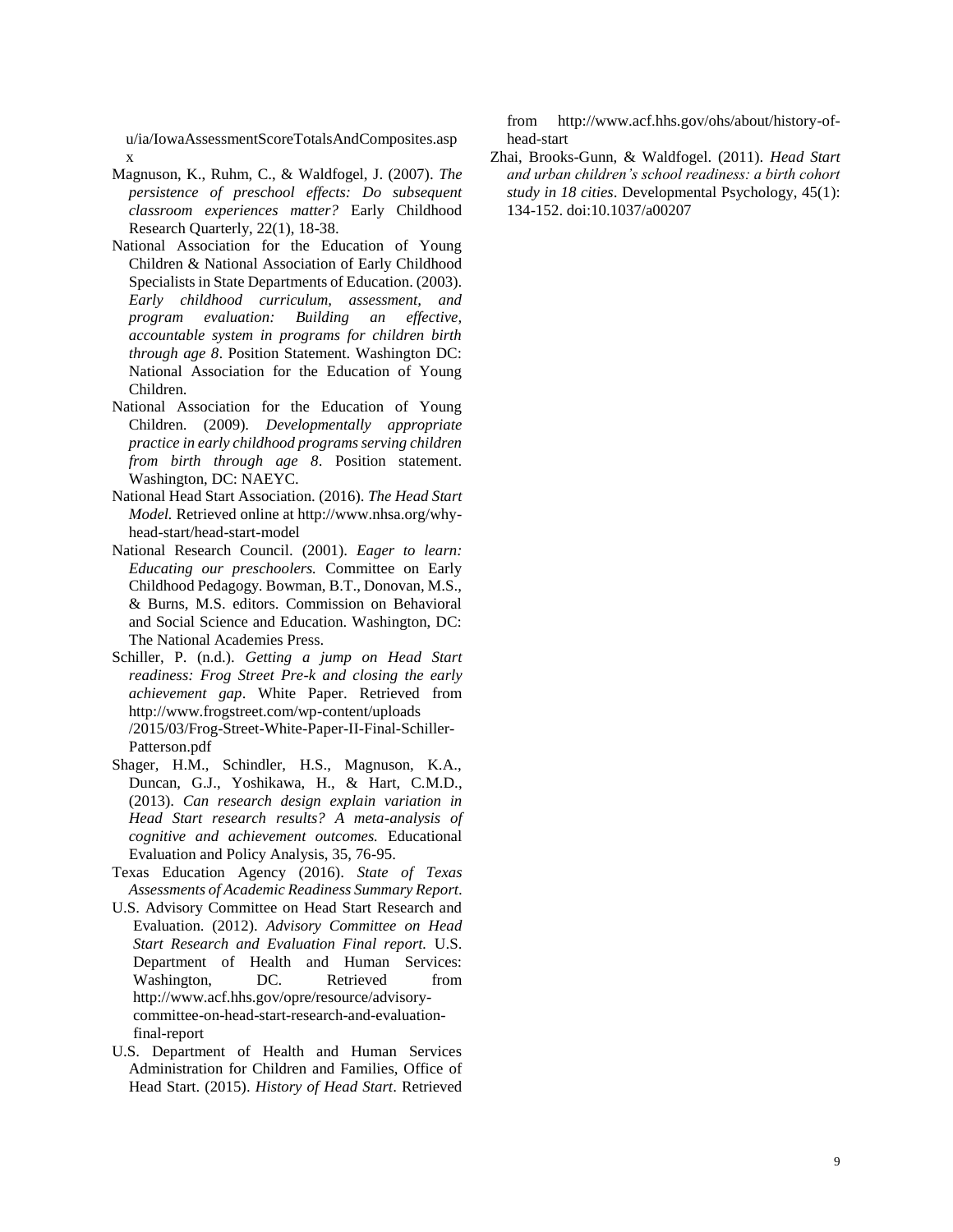# **Appendix A**

## **Table 1. Summary statistics of AVANCE students' academic achievement on the 2015–2016 kindergarten Iowa Assessments and Logramos 3 language arts and mathematics subtests**

|                                |                |                 | <b>Iowa ELA</b> |                 | <b>Iowa mathematics</b> |        |           |                | Logramos LA              |                          | <b>Logramos</b> mathematics |                          |                   |
|--------------------------------|----------------|-----------------|-----------------|-----------------|-------------------------|--------|-----------|----------------|--------------------------|--------------------------|-----------------------------|--------------------------|-------------------|
| Demographic<br>characteristics |                | $\mathbf n$     | Mean            | <b>SD</b>       | $\mathbf n$             | Mean   | <b>SD</b> | $\mathbf n$    | Mean                     | <b>SD</b>                | n                           | <b>Mean</b>              | <b>SD</b>         |
| <b>Overall Sample</b>          |                | 138             | 128.7           | 7.1             | 145                     | 129.2  | 7.3       | 107            | 169.5                    | 14.1                     | 107                         | 162.7                    | 12.8              |
| Gender                         | Female         | 70              | 128.9           | 7.0             | 74                      | 129.4  | 7.6       | 52             | 168.1                    | 13.1                     | 52                          | 161.8                    | 12.3              |
|                                | Male           | 68              | 128.4           | 7.3             | 71                      | 129.0  | 7.0       | 55             | 170.8                    | 14.9                     | 55                          | 163.6                    | 13.3              |
| Race and<br>ethnicity          | <b>Black</b>   | 24              | 127.7           | 7.2             | 27                      | 127.2  | 6.8       | $\mathbf{0}$   | $\overline{\phantom{0}}$ | $\overline{\phantom{0}}$ | $\mathbf{0}$                |                          |                   |
|                                | Hispanic       | 106             | 128.9           | $7\phantom{.0}$ | 110                     | 129.5  | 7.5       | 104            | 169.5                    | 14.2                     | 104                         | 162.7                    | 12.9              |
|                                | White          | 3               | $\ast$          | $\ast$          | 3                       | $\ast$ | $\ast$    | $\theta$       | $\overline{\phantom{m}}$ | $\qquad \qquad -$        | $\overline{0}$              | $\overline{\phantom{0}}$ | $\qquad \qquad -$ |
| Economically                   | N <sub>o</sub> | 18              | 131.2           | 7.1             | 18                      | 132.4  | 6.2       | 17             | 164.5                    | 11.7                     | 17                          | 158.4                    | 11.9              |
| disadvantaged                  | Yes            | 120             | 128.3           | 7.1             | 127                     | 128.8  | 7.4       | 90             | 170.4                    | 14.3                     | 90                          | 163.5                    | 12.9              |
|                                | N <sub>o</sub> | 131             | 129.1           | 6.9             | 138                     | 129.7  | 7.0       | 105            | 169.9                    | 13.9                     | 105                         | 163.0                    | 12.8              |
| <b>Special Education</b>       | Yes            | $7\phantom{.0}$ | 120.6           | 5.5             | $7\phantom{.0}$         | 120.4  | 8.0       | $\overline{2}$ | $\ast$                   | $\ast$                   | $\overline{2}$              | $\ast$                   | $\ast$            |
| Limited English                | N <sub>o</sub> | 118             | 128.9           | 7.3             | 125                     | 129.1  | 7.5       | 3              | $\ast$                   | $\ast$                   | 3                           | $\ast$                   | $\ast$            |
| proficient (LEP)               | Yes            | 20              | 127.6           | 6.0             | 20                      | 130.0  | 6.1       | 104            | 169.6                    | 14.2                     | 104                         | 162.7                    | 12.9              |
| At risk                        | N <sub>o</sub> | 117             | 128.9           | 7.3             | 124                     | 129.1  | 7.5       | 5              | 170.2                    | 9.9                      | 5                           | 164.8                    | 9.1               |
|                                | Yes            | 21              | 127.7           | 5.9             | 21                      | 130.1  | 6.0       | 102            | 169.4                    | 14.3                     | 102                         | 162.6                    | 13.0              |

Source: Iowa Assessments and Logramos 3 2015–2016 HISD student databases; AVANCE-Houston, Inc. Head Start student list, 2014–2015; PEIMS 2014–2016 HISD student databases. Demographic characteristics were retrieved from Iowa and Logramos 2015–2016 HISD student databases.

 *Note*. \* indicates fewer than five students tested.

– indicates no data available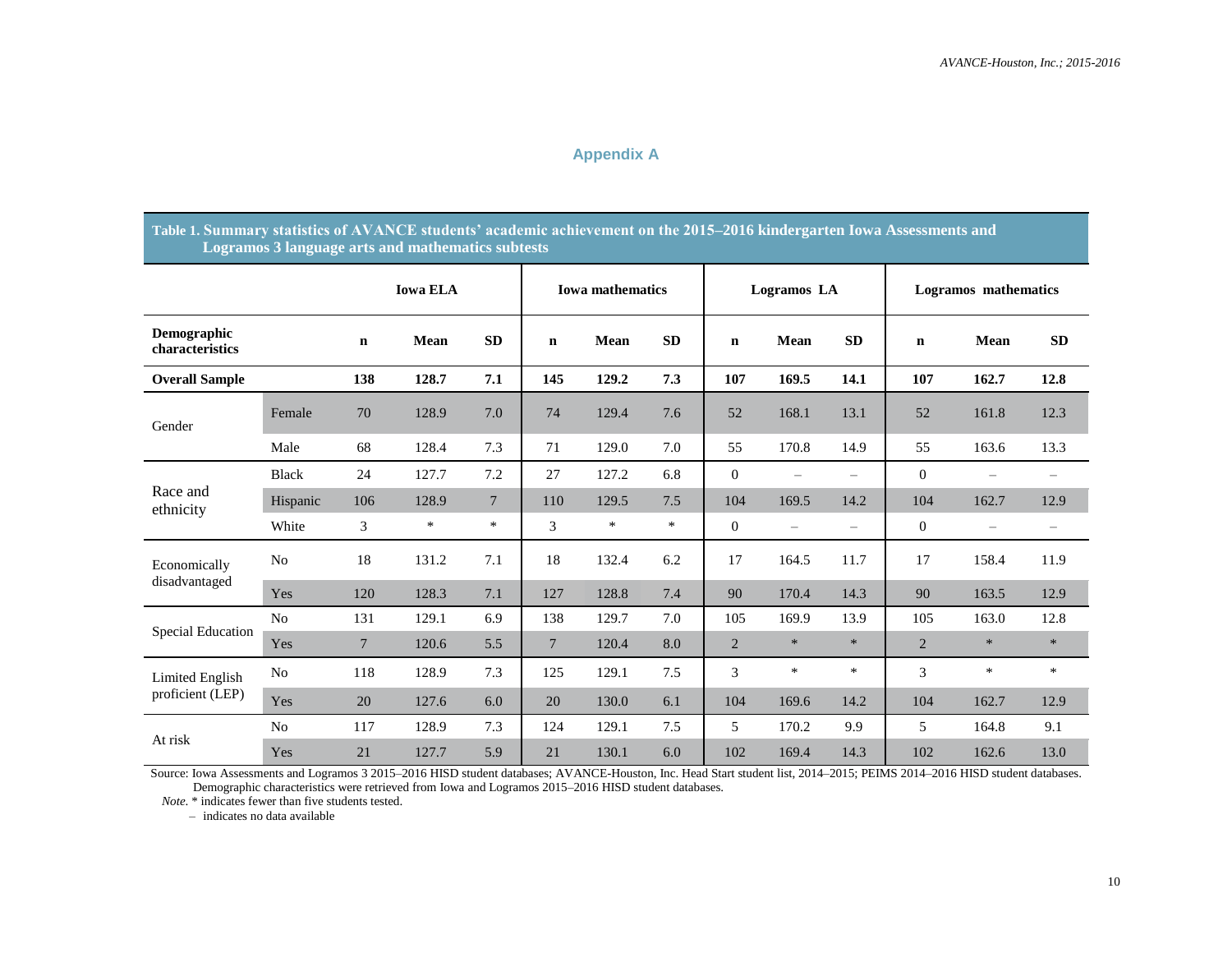# **Appendix B**

**Table 1. Summary statistics of AVANCE economically-disadvantaged students' academic achievement on the 2016 STAAR third-grade English and Spanish reading and mathematics assessments**

|                                       | $\mathbf{r}$   |                | <b>STAAR</b><br><b>English reading</b> |           |                | <b>STAAR</b><br><b>Spanish reading</b> |                          |             | <b>STAAR</b><br><b>English mathematics</b> |                          | <b>STAAR</b><br><b>Spanish mathematics</b> |                          |                        |
|---------------------------------------|----------------|----------------|----------------------------------------|-----------|----------------|----------------------------------------|--------------------------|-------------|--------------------------------------------|--------------------------|--------------------------------------------|--------------------------|------------------------|
| <b>Demographic</b><br>characteristics |                | n              | MD                                     | <b>SD</b> | $\mathbf n$    | MD                                     | <b>SD</b>                | $\mathbf n$ | <b>MD</b>                                  | <b>SD</b>                | $\mathbf n$                                | MD                       | SD                     |
| <b>Overall sample</b>                 |                | 166            | 1398.1                                 | 126.4     | 46             | S-1439.7                               | 177.7                    | 167         | 1449.0                                     | 146.4                    | 44                                         | 1476.0                   | 138.4                  |
| Gender                                | Female         | 85             | 1394.2                                 | 123.4     | 24             | $S-1452.1$                             | 186.4                    | 84          | 1428.9                                     | 148.1                    | 24                                         | 1461.7                   | 149.8                  |
|                                       | Male           | 81             | 1402.2                                 | 130.0     | 22             | $S-1426.1$                             | 171.0                    | 83          | 1469.5                                     | 142.7                    | 20                                         | 1493.1                   | 126.4                  |
|                                       | Asian          | $\overline{0}$ | $\qquad \qquad -$                      |           | $\overline{0}$ | $\overline{\phantom{m}}$               | $\overline{\phantom{0}}$ | $\Omega$    | $\overline{\phantom{m}}$                   | $\overline{\phantom{m}}$ | $\theta$                                   |                          | $\qquad \qquad \qquad$ |
|                                       | AI             | 0              | $\overline{\phantom{0}}$               | —         | $\overline{0}$ | $\overline{\phantom{m}}$               | $\overline{\phantom{0}}$ | $\Omega$    |                                            | —                        | $\boldsymbol{0}$                           |                          |                        |
|                                       | <b>Black</b>   | 20             | 1377.2                                 | 81.7      | $\overline{0}$ | $\overline{\phantom{m}}$               | $\qquad \qquad -$        | 20          | 1409.2                                     | 116.0                    | $\boldsymbol{0}$                           | $\overline{\phantom{m}}$ | —                      |
|                                       | Hispanic       | 145            | 1402.0                                 | 131.2     | 46             | S-1439.7                               | 177.7                    | 146         | 1456.6                                     | 147.9                    | 44                                         | 1476.0                   | 138.4                  |
| Race and                              | Other          | $\overline{0}$ | $\overline{\phantom{m}}$               | —         | $\Omega$       | $\overline{\phantom{m}}$               |                          | $\Omega$    |                                            | $\overline{\phantom{m}}$ | $\boldsymbol{0}$                           |                          |                        |
| ethnicity                             | White          |                | $\ast$                                 | $\ast$    | $\theta$       | —                                      | —                        |             | $\ast$                                     | ∗                        | $\Omega$                                   | $\overline{\phantom{m}}$ |                        |
| Student with                          | N <sub>o</sub> | 160            | 1397.4                                 | 126.9     | 43             | S-1447.3                               | 186.5                    | 160         | 1445.3                                     | 140.6                    | 42                                         | 1479.7                   | 139.2                  |
| disability                            | Yes            | 6              | 1416.7                                 | 120.2     | 3              | $\ast$                                 | *                        | 7           | 1535.1                                     | 245.5                    | $\overline{2}$                             | $\ast$                   | $\ast$                 |
| Limited English                       | N <sub>o</sub> | 86             | 1403.2                                 | 117.8     | 4              | $\ast$                                 | $\ast$                   | 85          | 1446.6                                     | 152.0                    | $\mathbf{1}$                               | $\ast$                   | $\ast$                 |
| proficient (LEP)                      | Yes            | 80             | 1392.7                                 | 135.5     | 45             | S-1442.7                               | 178.5                    | 82          | 1451.6                                     | 141.3                    | 43                                         | 1479.1                   | 138.4                  |
| At risk                               | N <sub>o</sub> | 50             | 1427.5                                 | 117.3     | $\overline{2}$ | $\ast$                                 | $\ast$                   | 50          | 1474.0                                     | 147.1                    |                                            | $\ast$                   | $\ast$                 |
|                                       | Yes            | 116            | 1385.5                                 | 128.5     | 45             | S-1442.7                               | 178.5                    | 117         | 1438.4                                     | 145.5                    | 43                                         | 1479.1                   | 138.4                  |

Source: STAAR 2015-2016 HISD student database; Archival Head Start student list, 2011-2012; PEIMS 2015-2016. Demographic characteristics were retrieved from PEIMS databases. "AI" refers to American Indian and "Other" Pacific Islander and Two or

more ethnicities.

*Note.* '\*' indicates fewer than five students tested.

*Note*. '–' indicates no data available.